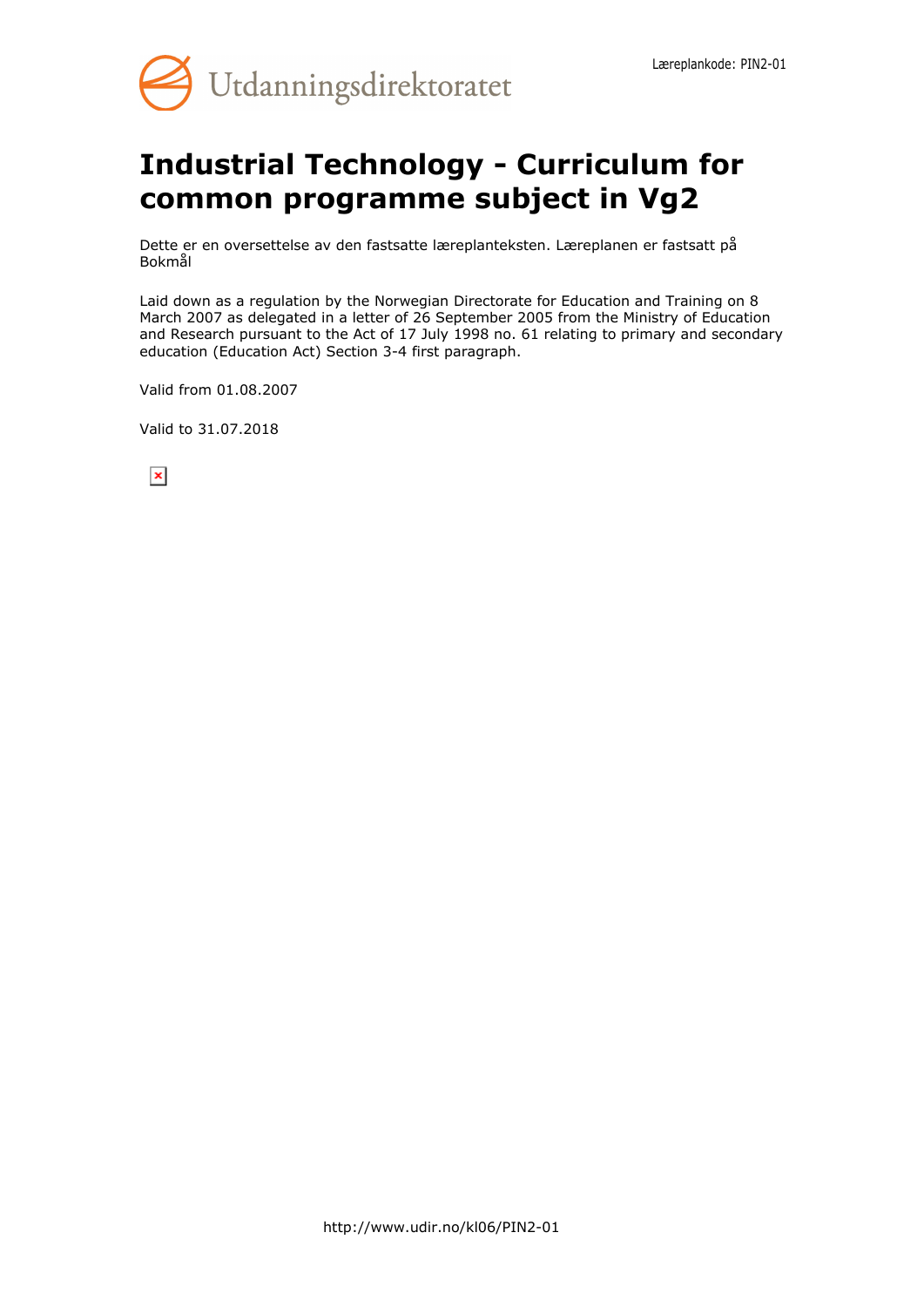## **Purpose**

The programme area Industrial Technology shall lay the foundation for vocational practice in the mechanical, engineering, process and printing industries. This type of industry is characterized by continuous technological development with an increasing degree of automation and computerisation of work processes. The programme area shall help develop qualified personnel capable of adjusting to change. The subject shall promote a general understanding of production processes, environment, health and safety, and provide the basis for interdisciplinary thinking.

Teaching shall help give the pupil competence in industrial production and assembly, as well as the operation and maintenance of machines and technical equipment. Teaching shall also raise the pupil's understanding of the connection between mechanical design, regulation and control. The development of technical insight, practical skills, a sense of precision and order, and respect for safety are all central themes.

The studies shall pave the way for reflection, experience and command of skills through work assignments. The teaching shall prepare the pupil for work in branches and companies in which there is a constant need for developing technical skills. The studies shall provide the basis for working independently and with others and developing communication skills.

## **Structure**

The programme area for Industrial Technology consists of three programme subjects. The programme subjects complement each other, and should be viewed in relation to one another.

#### **Overview of the programme subjects:**

|                 | Year level Programme subject |                                                   |  |
|-----------------|------------------------------|---------------------------------------------------|--|
| Mq <sub>2</sub> | <b>IProduction</b>           | Repairs and maintenance Documentation and quality |  |

## **Description of the programme subjects**

### **Production**

The programme subject Production covers fabrication, joining materials, engineering work, industrial assembly, surface finishing and foundry work. The programme subject also deals with working with different materials, material properties, constructions and use of lifting gear. The programme subject covers work planning and the setting up, programming and operating of machines and equipment. Guidelines for EHS are a key aspect of the subject.

### **Repairs and maintenance**

The programme subject deals with fault-finding, repairs, testing, assembly and preventive maintenance of machines and equipment. The programme subject involves working with hydraulic, pneumatic and electrical systems and ancillary control mechanisms. The programme subject also includes measuring techniques and measuring instruments.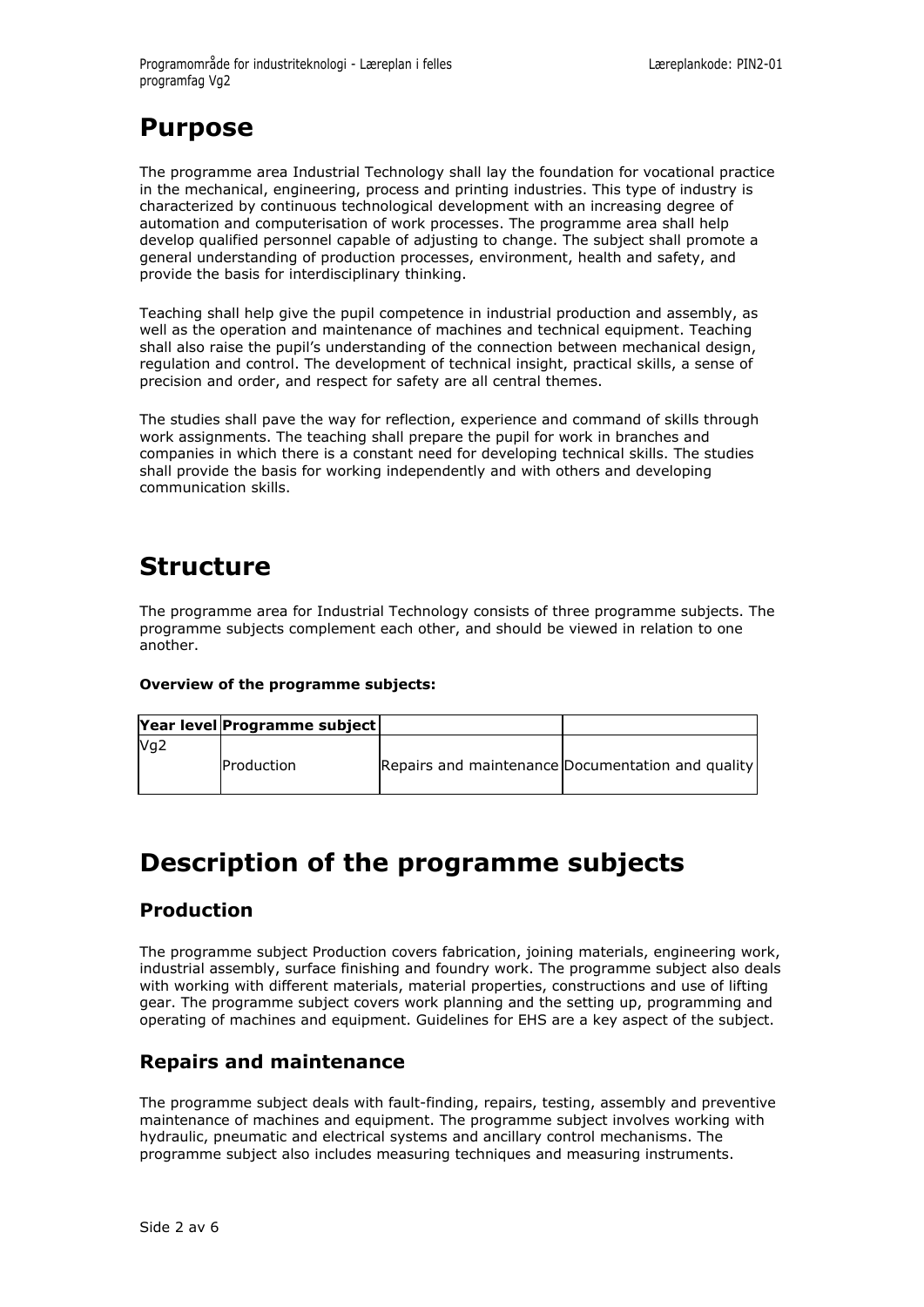### **Documentation and quality**

The programme subject covers the use of working drawings, schedules and digital tools. EHS assessments and quality assurance are key aspects in the programme subject and included in the planning, execution and documentation of assignments

## **Teaching hours**

Teaching hours are given in 60-minute units.

Vg2

Production 197 teaching hours per year

Repairs and maintenance 140 teaching hours per year

Documentation and quality 140 teaching hours per year

## **Basic skills**

Basic skills are integrated into the competence aims for this course in areas where they contribute to the development of and are part of the subject competence. In Industrial Technology, basic skills are understood as follows:

*Being able to express oneself orally* in Industrial Technology involves participating in discussions concerning safety, choice of technical solutions and planning and implementing the work.

*Being able to express oneself in writing* in Industrial Technology involves producing plans, reports, measurement results and non-conformance reports.

*Being able to read* in Industrial Technology involves following manuals, instructions, relevant regulations, standards and EHS procedures. It also means being able to use drawings, work specifications, equipment manuals and product data sheets.

*Numeracy* in Industrial Technology means carrying out calculations related to programming, setting and calibrating machinery.

*Digital literacy* in Industrial Technology involves working with drawings and reports. It also means being able to program and troubleshoot different types of control and regulating systems.

## **Competence aims**

#### **Production**

*The aims of the studies are to enable pupils to*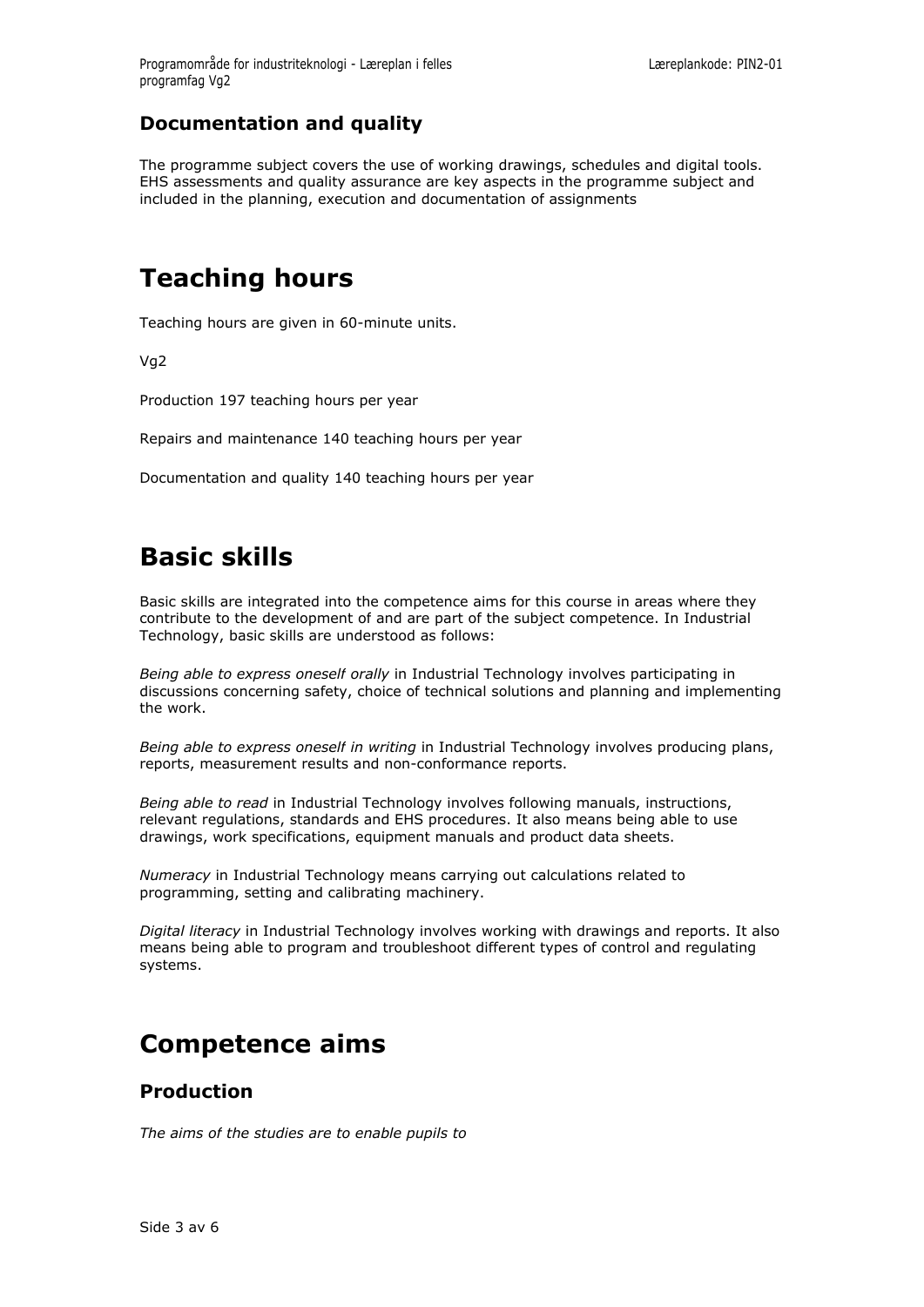- work in line with EHS requirements set by the school and routines for keeping the workplace tidy and in order
- make plans for assignments and material requirements in accordance with work specifications
- prepare, set up, operate and monitor production machines and equipment
- choose materials for working up based on working drawings and specifications
- program and edit CNC programs for machines and equipment
- cut, saw, press, bend and shape materials in accordance with working drawings
- turn, mill and grind materials according to working drawings and instructions
- elaborate on different methods and processes for casting and shaping materials
- select a cutting tool and calibrate cutting data for manual and automatic machines according to drawings and instructions
- treat the surfaces of materials and elaborate on different methods and techniques
- choose and use methods for joining together materials according to instructions and work specifications
- elaborate on areas of use for and treatment of gases and chemicals relevant to the subject area
- assemble and modify simple constructions according to specifications
- elaborate on areas of use for and properties of steel, alloys, composites, paper and new types of material
- simulate and test materials and material properties
- carry out heat-treatment processes on components and materials in accordance with the assignment
- elaborate on electropotential series and the consequences of joining together different materials with respect to corrosion
- strop and hook lifts and give signals to the crane driver in accordance with relevant regulations

### **Repairs and maintenance**

*The aims of the studies are to enable pupils to*

- strip down, assemble, adjust and maintain machines and equipment according to specifications and in cooperation with others
- fabricate gaskets and use sealants according to specifications
- handle lubricants, chemicals and lubricating gear and elaborate on areas of use and properties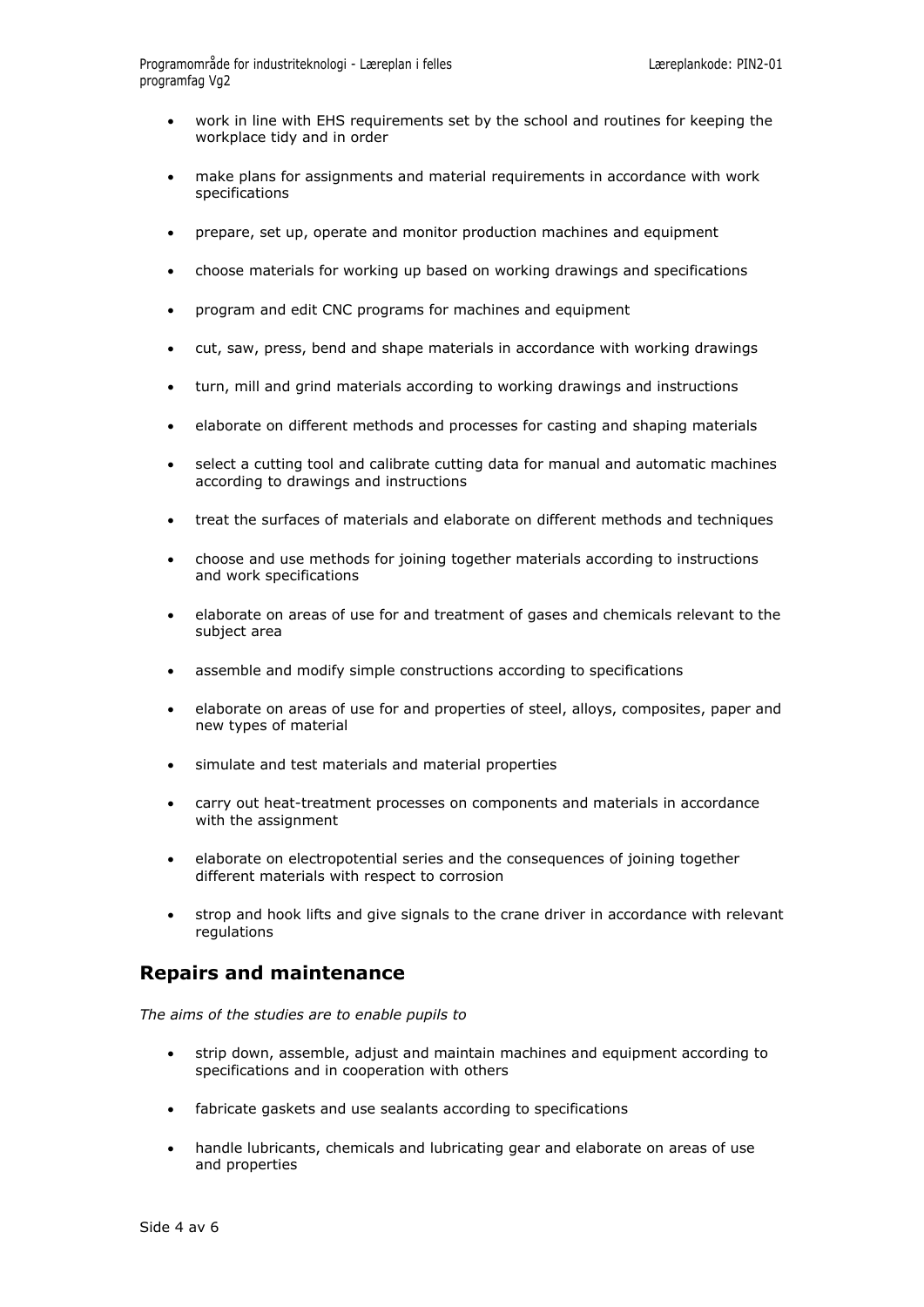- locate and repair faults on production equipment and mechanical components
- install, commission and locate faults on relay controls
- commission and function-test programmable logic controls
- connect and locate faults on hydraulic and pneumatic systems using a schematic diagram
- choose and use manual tools and equipment for service, maintenance and repairs
- choose and use measuring methods in accordance with assignments and tolerances
- measure and evaluate pressure, temperature and volume in accordance with assignments
- connect to and disconnect from electrical systems with repair and maintenance work in accordance with relevant instructions and regulations

#### **Documentation and quality**

*The aims of the studies are to enable pupils to*

- use technical drawings, diagrams and work specifications in planning, production and maintenance
- use digital tools to prepare 2- and 3-dimensional drawings
- explain the main principles in a quality assurance system
- carry out assignments in accordance with specific quality criteria and self-assess the work
- evaluate risk in an assignment in accordance with EHS regulations
- use product data sheets in work with equipment and chemicals
- register non-conformance, prepare non-conformance reports and propose corrective measures
- prepare reports and schedules relating to assignments and self-assess the work
- follow the school's rules for source separation and waste management

## **Assessment**

#### **Vg2 Industrial Technology**

Provisions for final assessment:

#### *Overall achievement marks*

#### **Programme subject Provisions**